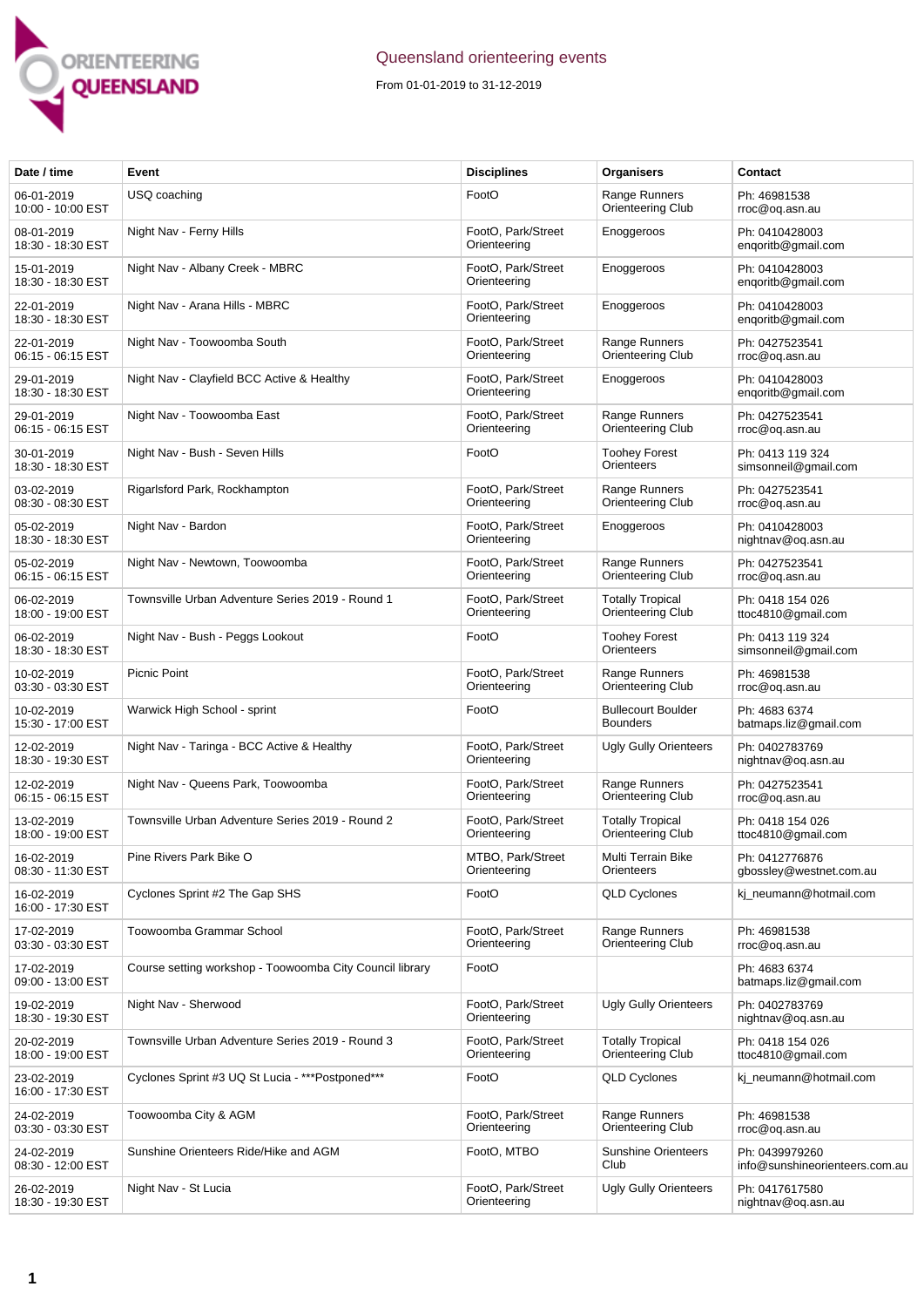| 27-02-2019<br>18:00 - 19:00 EST | Townsville Urban Adventure Series 2019 - Round 4                           | FootO, Park/Street<br>Orienteering       | <b>Totally Tropical</b><br>Orienteering Club        | Ph: 0418 154 026<br>ttoc4810@gmail.com           |
|---------------------------------|----------------------------------------------------------------------------|------------------------------------------|-----------------------------------------------------|--------------------------------------------------|
| 03-03-2019<br>09:00 - 11:00 EST | OY1 - Sprint - & OQ AGM                                                    | FootO                                    |                                                     |                                                  |
| 03-03-2019<br>08:00 - 13:00 EST | JCU Sprint, CATI and Navigation Training - Townsville                      | FootO                                    | <b>Totally Tropical</b><br>Orienteering Club        | Ph: 0418 154 026<br>ttoc4810@gmail.com           |
| 03-03-2019<br>15:30 - 16:30 EST | Sprint and street O at Scots College, Warwick                              | FootO, Park/Street<br>Orienteering       | <b>Bullecourt Boulder</b><br><b>Bounders</b>        | Ph: 4683 6374<br>bbb@oq.asn.au                   |
| 05-03-2019<br>18:30 - 18:30 EST | Night Nav - Indooroopilly - BCC Active & Healthy                           | FootO, Park/Street<br>Orienteering       | <b>Ugly Gully Orienteers</b>                        | Ph: 0402783769<br>nightnav@oq.asn.au             |
| 05-03-2019<br>12:10 - 13:10 EST | Roma St Parklands St James College                                         | Park/Street Orienteering                 | Orienteering<br>Queensland                          | Ph: 0412776876<br>juniordevelopment@oq.asn.au    |
| 06-03-2019<br>13:50 - 14:50 EST | Roma St Parklands St James College                                         | Park/Street Orienteering                 | Orienteering<br>Queensland                          | Ph: 0412776876<br>juniordevelopment@oq.asn.au    |
| 07-03-2019<br>11:00 - 12:30 EST | Stockyard Creek, Burbank, Bush                                             | FootO                                    | Orienteering<br>Queensland                          | Ph: 0400908378<br>chrisandrobin@bigpond.com      |
| 10-03-2019<br>09:00 - 09:00 EST | Park O - Foot - BCC- Kedron                                                | FootO                                    | Enoggeroos                                          | Ph: 0410 428 003<br>enqoritb@gmail.com           |
| 10-03-2019<br>09:00 - 11:00 EST | Bush trail Orienteering at Coombabah Lakelands, N Gold Coast               | FootO                                    | Paradise Lost<br>Orienteers                         | Ph: 0419 152 218<br>paradiselost@oq.asn.au       |
| 10-03-2019<br>09:00 - 09:00 EST | Drillham, west of Miles - coaching                                         | FootO                                    | Range Runners<br>Orienteering Club                  | Ph: 0427523541<br>rroc@oq.asn.au                 |
| 12-03-2019<br>18:30 - 19:30 EST | Night Nav - Rainworth                                                      | FootO, Park/Street<br>Orienteering       | <b>Ugly Gully Orienteers</b>                        | Ph: 0402783769<br>nightnav@oq.asn.au             |
| 14-03-2019<br>11:00 - 12:30 EST | Little Cabbage Tree Creek, Aspley, Parks,                                  | FootO                                    | Orienteering<br>Queensland                          | Ph: 0400908378<br>chrisandrobin@bigpond.com      |
| 16-03-2019<br>09:00 - 18:00 EST | OQ Coaching Camp - Leslie Dam, Warwick                                     | FootO                                    | Orienteering<br>Queensland                          | Ph: 0422710335<br>admin@oq.asn.au                |
| 16-03-2019<br>14:30 - 15:30 EST | Map Run at Queen's Park, Warwick-CATI, FREE                                |                                          | <b>Bullecourt Boulder</b><br><b>Bounders</b>        | Ph: 4683 6374<br>bbb@oq.asn.au                   |
| 17-03-2019<br>09:00 - 11:00 EST | OY2 - Leyburn State Forest                                                 | FootO                                    |                                                     | Ph: 0477 059 063<br>batmaps.liz@gmail.com        |
| 17-03-2019<br>08:00 - 11:30 EST | Centenary Lakes MTBO Come and Try                                          |                                          | <b>Sunshine Orienteers</b><br>Club                  | Ph: 0439979260<br>info@sunshineorienteers.com.au |
| 17-03-2019<br>09:30 - 11:30 EST | Centenary Lakes Foot O Come and Try                                        |                                          | <b>Sunshine Orienteers</b><br>Club                  | Ph: 0439979260<br>info@sunshineorienteers.com.au |
| 17-03-2019<br>16:00 - 17:00 EST | New Farm Park Maprun Parks Queensland                                      | Park/Street Orienteering                 | Orienteering<br>Queensland                          | Ph: 0412 776 876<br>maprunparks@oq.asn.au        |
| 19-03-2019<br>18:30 - 18:30 EST | Night Nav - Chapel Hill (Cubberla Creek)                                   | FootO, Park/Street<br>Orienteering       | <b>Ugly Gully Orienteers</b>                        | Ph: 0402783769<br>nightnav@oq.asn.au             |
| 21-03-2019<br>11:00 - 12:30 EST | Buhot Creek, Priestdale, Bush                                              | FootO                                    | Orienteering<br>Queensland                          | Ph: 0400908378<br>chrisandrobin@bigpond.com      |
| 23-03-2019<br>16:00 - 17:30 EST | Cyclones Sprint #1 City Botanic Gardens                                    | FootO                                    | <b>QLD Cyclones</b>                                 | kj neumann@hotmail.com                           |
| 24-03-2019<br>09:00 - 09:00 EST | Mervyn Rd, Geham                                                           | FootO                                    | Range Runners<br>Orienteering Club                  | Ph: 46981538<br>rroc@oq.asn.au                   |
| 24-03-2019<br>08:00 - 12:00 EST | Sunshine Coast Uni MTBO Round 1                                            | <b>MTBO</b>                              | <b>Sunshine Orienteers</b><br>Club                  | Ph: 0429899928<br>info@sunshineorienteers.com.au |
| 24-03-2019<br>08:30 - 10:00 EST | Parkinson, Parkinson, Bush                                                 | FootO                                    | <b>Toohey Forest</b><br>Orienteers                  |                                                  |
| 24-03-2019<br>16:00 - 17:00 EST | Rocks Riverside Reserve, Seventeen Mile Rocks - Maprun<br>Parks Queensland | Park/Street Orienteering                 | Orienteering<br>Queensland                          | Ph: 0412 776 876<br>maprunparks@oq.asn.au        |
| 26-03-2019<br>18:30 - 19:30 EST | Night Nav - Toowong - BCC Active & Healthy                                 | FootO, Park/Street<br>Orienteering       | <b>Ugly Gully Orienteers</b>                        | Ph: 0417617580<br>nightnav@oq.asn.au             |
| 28-03-2019<br>11:00 - 12:30 EST | Banks Street Reserve, Alderley, Bush                                       | FootO                                    | Orienteering<br>Queensland                          | Ph: 0400908378<br>chrisandrobin@bigpond.com      |
| 28-03-2019<br>19:30 - 19:30 EST | Night Nav SPECIAL - Oxford Park                                            | FootO, Park/Street<br>Orienteering       | Enoggeroos                                          | Ph: 0410428003<br>enqoritb@gmail.com             |
| 30-03-2019<br>08:30 - 11:30 EST | Strathpine - Bike O - Pine Rivers Park - - Healthy and Active              | MTBO, FootO                              | Multi Terrain Bike<br>Orienteers                    | Ph: 0412776876<br>gbossley@westnet.com.au        |
| 30-03-2019<br>08:00 - 13:00 EST | Stafford - Level 0 Coach Training Day                                      | Park/Street Orienteering                 | Orienteering<br>Queensland                          | Ph: 0412776876<br>juniordevelopment@oq.asn.au    |
| 31-03-2019<br>08:00 - 11:00 EST | Townsville Metrogaine - Cyclegaine                                         | FootO, MTBO,<br>Park/Street Orienteering | <b>Totally Tropical</b><br><b>Orienteering Club</b> | Ph: 0418 154 026<br>ttoc4810@gmail.com           |
| 31-03-2019<br>03:00 - 03:00 EST | Toowoomba East State School and UMC coaching                               | FootO, Park/Street<br>Orienteering       | Range Runners<br>Orienteering Club                  |                                                  |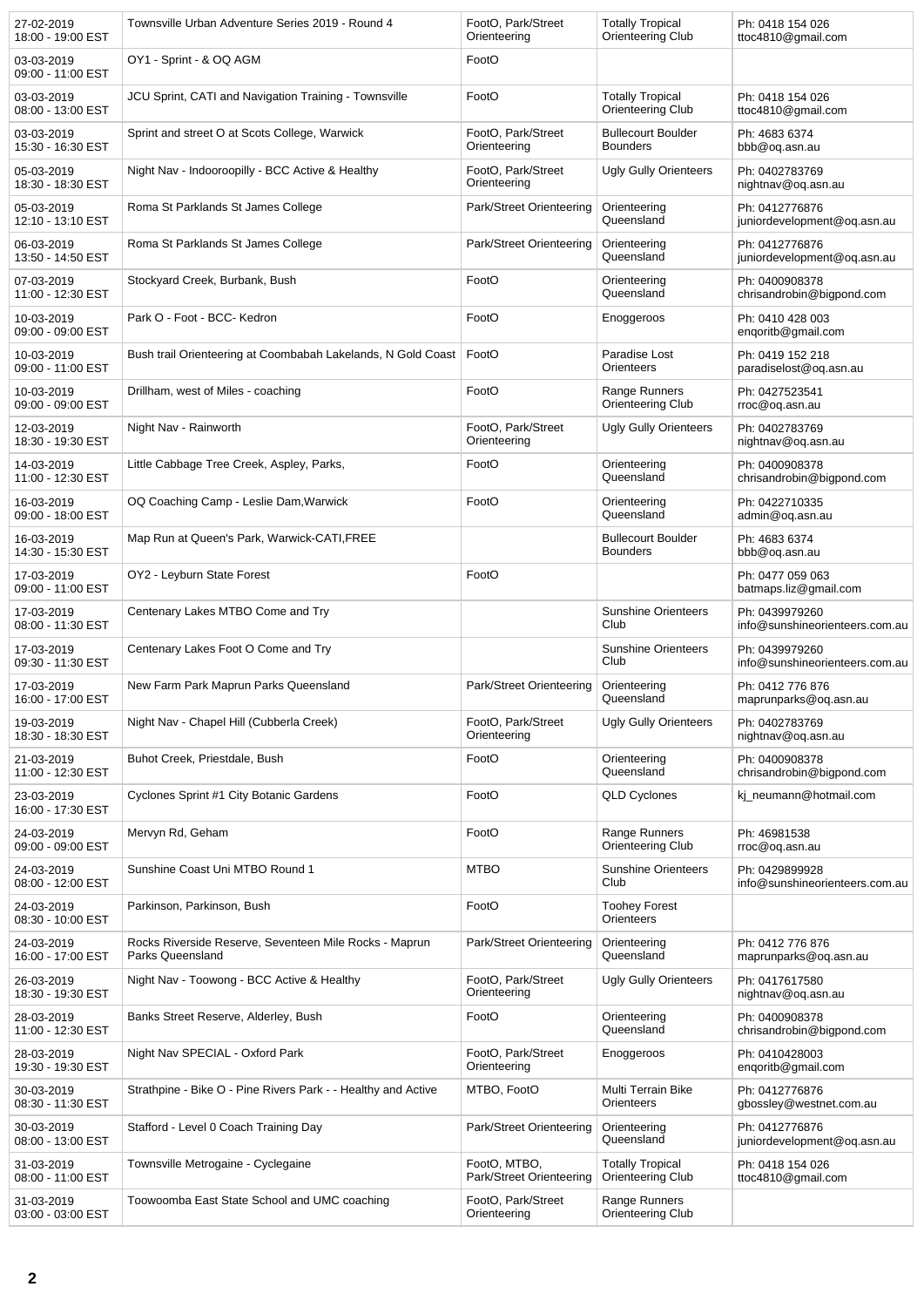| 31-03-2019<br>16:00 - 17:00 EST                         | Robelle Domain Springfield - Maprun Parks Queensland                | Park/Street Orienteering           | Orienteering<br>Queensland                   | Ph: 0412 776 876<br>maprunparks@oq.asn.au   |
|---------------------------------------------------------|---------------------------------------------------------------------|------------------------------------|----------------------------------------------|---------------------------------------------|
| 02-04-2019<br>18:30 - 18:30 EST                         | Night Nav - West End                                                | FootO, Park/Street<br>Orienteering | <b>Ugly Gully Orienteers</b>                 | Ph: 0402783769<br>nightnav@og.asn.au        |
| 04-04-2019<br>11:00 - 12:30 EST                         | Bluestone North, Mt Crosby, Bush                                    | FootO                              | Orienteering<br>Queensland                   | Ph: 0400908378<br>chrisandrobin@bigpond.com |
| 06-04-2019<br>09:30 - 11:00 EST                         | Caboolture Lakes - MBRC                                             | FootO                              | Enoggeroos                                   |                                             |
| 07-04-2019<br>09:00 - 10:30 EST                         | Mt Coot-tha GREY GUM Picnic Area - BCC Active and Healthy<br>event  | FootO                              | Ugly Gully Orienteers                        | Ph: 0423046001<br>ugevents@oq.asn.au        |
| 07-04-2019<br>09:00 - 11:00 EST                         | Archie's - Warwick & District Archers, Ford Road                    | FootO                              | <b>Bullecourt Boulder</b><br><b>Bounders</b> | Ph: 0421 726 741<br>swatt7@westnet.com.au   |
| 07-04-2019<br>16:00 - 17:00 EST                         | New Farm - New Farm Park - Maprun Parks Queensland                  | Park/Street Orienteering           | Orienteering<br>Queensland                   |                                             |
| 09-04-2019<br>15:30 - 15:30 EST                         | Giant Grid O - BCC                                                  | FootO, Park/Street<br>Orienteering | Enoggeroos                                   | Ph: 0410428003<br>enqoritb@gmail.com        |
| 11-04-2019<br>11:00 - 12:30 EST                         | <b>Bardon Forest Park</b>                                           | FootO                              | Orienteering<br>Queensland                   | Ph: 0400908378<br>chrisandrobin@bigpond.com |
| 14-04-2019<br>09:00 - 13:00 EST                         | Suspended event                                                     | FootO                              | <b>Ugly Gully Orienteers</b>                 |                                             |
| 14-04-2019<br>09:00 - 11:00 EST                         | Park Orienteering at Musgrave Park, north central Gold Coast        | FootO, Park/Street<br>Orienteering | Paradise Lost<br>Orienteers                  | Ph: +61404509924<br>paradiselost@oq.asn.au  |
| 14-04-2019<br>16:00 - 17:00 EST                         | Brisbane City - City Botanical Gardens - Maprun Parks<br>Queensland | Park/Street Orienteering           | Orienteering<br>Queensland                   |                                             |
| 14-04-2019<br>09:00 - 13:00 EST                         | OY3 - Bush - Paperbark Flats                                        | FootO                              | <b>Ugly Gully Orienteers</b>                 |                                             |
| 16-04-2019<br>15:30 - 15:30 EST                         | UltraSprint - Alderley - BCC                                        | FootO, Park/Street<br>Orienteering | Enoggeroos                                   | Ph: 0410428003<br>engoritb@gmail.com        |
| 18-04-2019<br>11:00 - 12:30 EST                         | Ferny Grove Reserve GOLD N KIDS BCC Sponsored                       | FootO                              | Orienteering<br>Queensland                   | Ph: 0400908378<br>chrisandrobin@bigpond.com |
| 20-04-2019<br>07:00 - 09:00 EST                         | Townsville Easter-gaine (Road Runners)                              | Park/Street Orienteering           | <b>Totally Tropical</b><br>Orienteering Club | Ph: 0418 154 026<br>ttoc4810@gmail.com      |
| 23-04-2019<br>18:30 - 19:30 EST                         | Night Nav - Rosalie                                                 | FootO, Park/Street<br>Orienteering | <b>Ugly Gully Orienteers</b>                 |                                             |
| 25-04-2019<br>14:00 - 16:00 EST                         | Meadowlands Park, Carindale                                         | FootO, Park/Street<br>Orienteering | Orienteering<br>Queensland                   |                                             |
| 27-04-2019<br>14:00 - 14:00 EST                         | ParkO - Ferguson Park - EODS Event 1                                | FootO, Park/Street<br>Orienteering | Enoggeroos                                   |                                             |
| 28-04-2019<br>09:00 - 10:30 EST                         | Hardings Paddock, Purga                                             | FootO                              | <b>Ugly Gully Orienteers</b>                 |                                             |
| 28-04-2019<br>10:00 - 10:00 EST                         | South West School Sport Orienteering Trials, Columboola             | FootO                              | Range Runners<br>Orienteering Club           | Ph: 0427523541<br>rroc@oq.asn.au            |
| 28-04-2019<br>00:00 - 00:00 EST                         | Pomona MTBO                                                         | <b>MTBO</b>                        | Multi Terrain Bike<br>Orienteers             | Ph: 0418871193<br>info@mtbo.com.au          |
| 28-04-2019<br>10:30 - 10:30 EST                         | Columboola Come and Try It                                          | FootO                              | Range Runners<br>Orienteering Club           |                                             |
| 30-04-2019<br>18:30 - 19:30 EST                         | Night Nav - Taringa North                                           | FootO, Park/Street<br>Orienteering | <b>Ugly Gully Orienteers</b>                 |                                             |
| 02-05-2019<br>11:00 - 12:30 EST                         | Anzac Park, Toowong, Park and Bush                                  | FootO                              | Orienteering<br>Queensland                   |                                             |
| 04-05-2019<br>10:00 EST -<br>Monday 06 May<br>12:30 EST | 2019 Mini Cyclones Camp                                             | FootO                              | Orienteering<br>Queensland                   | Ph: 0487 572 553<br>pburrill@bigpond.net.au |
| 04-05-2019<br>10:00 - 10:00 EST                         | Minis Camp - Glennie Heights SS                                     | FootO                              | Enoggeroos                                   |                                             |
| 04-05-2019<br>13:00 - 14:00 EST                         | Minis Camp - Termite Terror                                         | FootO                              |                                              |                                             |
| 05-05-2019<br>09:00 - 09:00 EST                         | Minis Camp - Charlies Paddock                                       | FootO                              |                                              |                                             |
| 06-05-2019<br>15:00 - 18:00 EST                         | Townsville May Day Madness                                          | Park/Street Orienteering           | <b>Totally Tropical</b><br>Orienteering Club | Ph: 0418 154 026<br>ttoc4810@gmail.com      |
| 06-05-2019<br>09:00 - 11:00 EST                         | Warwick East State School, Fitzroy Street                           | FootO, Park/Street<br>Orienteering | <b>Bullecourt Boulder</b><br><b>Bounders</b> | Ph: 4661 0139<br>bbb@oq.asn.au              |
| 07-05-2019<br>09:00 - 09:00 EST                         | Darling Downs School Sport Orienteering Trials, Geham               | FootO                              | Range Runners<br>Orienteering Club           | Ph: 46981538<br>rroc@oq.asn.au              |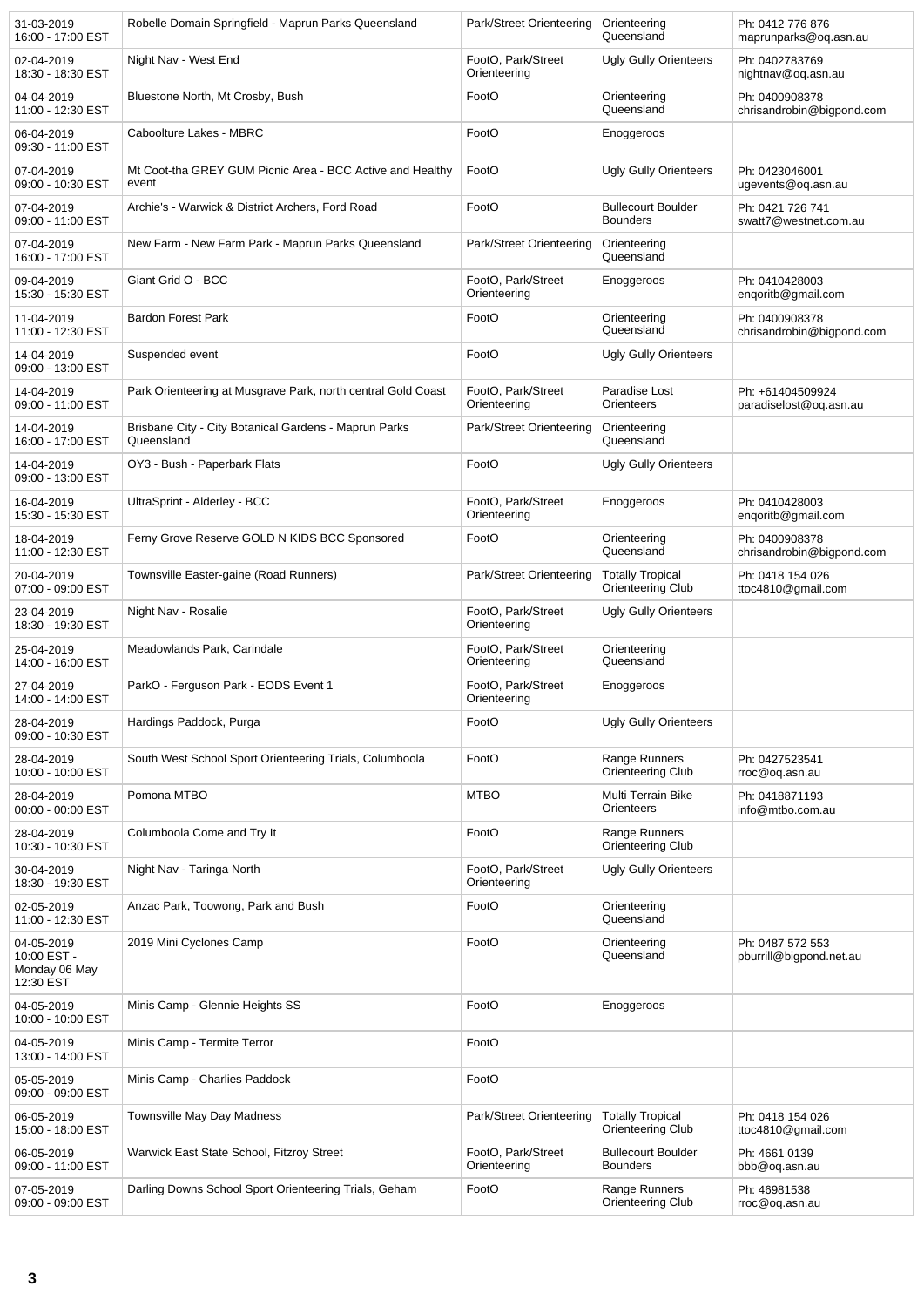| 07-05-2019<br>18:30 - 18:30 EST | Night Nav - Red Hill                                                           | FootO, Park/Street<br>Orienteering | <b>Ugly Gully Orienteers</b>                 |                                            |
|---------------------------------|--------------------------------------------------------------------------------|------------------------------------|----------------------------------------------|--------------------------------------------|
| 09-05-2019<br>11:00 - 12:30 EST | Robelle Domain, Parklands                                                      | FootO                              | Orienteering<br>Queensland                   |                                            |
| 09-05-2019<br>08:45 - 14:00 EST | Robelle Domain - Secondary Series #1- CANCELLED                                | Park/Street<br>Orienteering, FootO | Orienteering<br>Queensland                   |                                            |
| 11-05-2019<br>14:00 - 16:00 EST | School Sprint - Hilder Road State School - EODS Event 2                        | FootO                              | Enoggeroos                                   |                                            |
| 12-05-2019<br>09:00 - 09:00 EST | Grange Forest Park - BCC Active & Healthy                                      | FootO, Park/Street<br>Orienteering | Enoggeroos                                   |                                            |
| 12-05-2019<br>09:00 - 10:30 EST | Eumundi markets foot-O                                                         | FootO, Park/Street<br>Orienteering | <b>Sunshine Orienteers</b><br>Club           |                                            |
| 14-05-2019<br>18:30 - 19:30 EST | Night Nav - Torwood                                                            | FootO, Park/Street<br>Orienteering | <b>Ugly Gully Orienteers</b>                 |                                            |
| 15-05-2019<br>04:30 - 04:30 EST | Laurel Bank Park, Toowoomba, World Orienteering Day event                      | FootO, Park/Street<br>Orienteering | Range Runners<br>Orienteering Club           | Ph: 46981538<br>rroc@oq.asn.au             |
| 16-05-2019<br>11:00 - 12:30 EST | Moore Park, Indooroopilly, Park and some Bush. World<br>Orienteering Day event | FootO                              | Orienteering<br>Queensland                   |                                            |
| 18-05-2019<br>14:00 - 16:00 EST | Bush - Samford Forest - EODS Event 3                                           | FootO                              | Enoggeroos                                   |                                            |
| 19-05-2019<br>10:00 - 11:30 EST | Dalby SHS Bunya Campus Sprint                                                  | FootO. Park/Street<br>Orienteering | Range Runners<br>Orienteering Club           |                                            |
| 19-05-2019<br>12:30 - 12:30 EST | Dalby SHS, Dalby                                                               | FootO, Park/Street<br>Orienteering | Range Runners<br>Orienteering Club           |                                            |
| 21-05-2019<br>18:30 - 18:30 EST | Night Nav - Auchenflower (WOD Event)                                           | Park/Street<br>Orienteering, FootO | <b>Ugly Gully Orienteers</b>                 |                                            |
| 23-05-2019<br>11:00 - 12:30 EST | Gold Mine, Mt Coot-tha, Bush                                                   | FootO                              | Orienteering<br>Queensland                   |                                            |
| 25-05-2019<br>01:00 - 01:00 EST | Goomburra event and coaching                                                   | FootO                              | Range Runners<br>Orienteering Club           |                                            |
| 25-05-2019<br>14:00 - 16:00 EST | Bush - Banks St Reserve - EODS Event 4                                         | FootO                              | Enoggeroos                                   |                                            |
| 26-05-2019<br>09:00 - 11:00 EST | Park Orienteering at Gold Coast Regional Botanic Gardens                       | FootO, Park/Street<br>Orienteering | Paradise Lost<br>Orienteers                  | Ph: +61404509924<br>paradiselost@oq.asn.au |
| 26-05-2019<br>08:30 - 12:30 EST | Coochin Creek MTBO                                                             | <b>MTBO</b>                        | <b>Sunshine Orienteers</b><br>Club           |                                            |
| 26-05-2019<br>09:30 - 09:30 EST | OY4 QLD Sprint Champs Gatton                                                   | FootO                              | <b>Ugly Gully Orienteers</b>                 |                                            |
| 26-05-2019<br>09:30 - 12:30 EST | Coochin Ck Foot O                                                              | FootO                              | <b>Sunshine Orienteers</b><br>Club           |                                            |
| 28-05-2019<br>18:30 - 19:30 EST | Night Nav - Ithaca                                                             | FootO, Park/Street<br>Orienteering | <b>Ugly Gully Orienteers</b>                 |                                            |
| 29-05-2019<br>08:45 - 14:30 EST | Camp Hill - Whites Hill Reserve - Secondary Series #2                          | FootO, Park/Street<br>Orienteering | Orienteering<br>Queensland                   |                                            |
| 30-05-2019<br>11:00 - 12:30 EST | <b>Toohey Forest Bush</b>                                                      | FootO                              | Orienteering<br>Queensland                   |                                            |
| 01-06-2019<br>14:00 - 16:00 EST | School Sprint - Patricks Road State School - EODS Event 5                      | FootO                              | Enoggeroos                                   |                                            |
| 02-06-2019<br>09:30 - 11:30 EST | <b>Bunyaville - MBRC</b>                                                       | FootO                              | Enoggeroos                                   |                                            |
| 02-06-2019<br>08:00 - 13:00 EST | Mingela Northern Classic - Townsville                                          | FootO                              | <b>Totally Tropical</b><br>Orienteering Club | Ph: 0418 154 026<br>ttoc4810@gmail.com     |
| 02-06-2019<br>11:30 - 11:30 EST | Wandoan State School, Wandoan                                                  | FootO, Park/Street<br>Orienteering | Range Runners<br>Orienteering Club           |                                            |
| 02-06-2019<br>01:30 - 01:30 EST | Waterloo Plains Sprint, Wandoan                                                | FootO, Park/Street<br>Orienteering | Range Runners<br>Orienteering Club           |                                            |
| 02-06-2019<br>00:00 - 09:30 EST | Wandoan Golf Course Coaching                                                   | FootO                              | Range Runners<br>Orienteering Club           |                                            |
| 04-06-2019<br>18:30 - 19:30 EST | Night Nav - Bardon                                                             | FootO, Park/Street<br>Orienteering | <b>Ugly Gully Orienteers</b>                 |                                            |
| 06-06-2019<br>11:00 - 12:30 EST | <b>Chermside Hills</b>                                                         | FootO                              | Orienteering<br>Queensland                   |                                            |
| 08-06-2019<br>14:00 - 16:00 EST | School Sprint - Ferny Grove State School - EODS Event 6                        | FootO                              | Enoggeroos                                   |                                            |
| 09-06-2019<br>09:00 - 11:00 EST | Passchendaele State Forest, west of Stanthorpe                                 | FootO                              | <b>Bullecourt Boulder</b><br><b>Bounders</b> | Ph: 4661 1039<br>bbb@oq.asn.au             |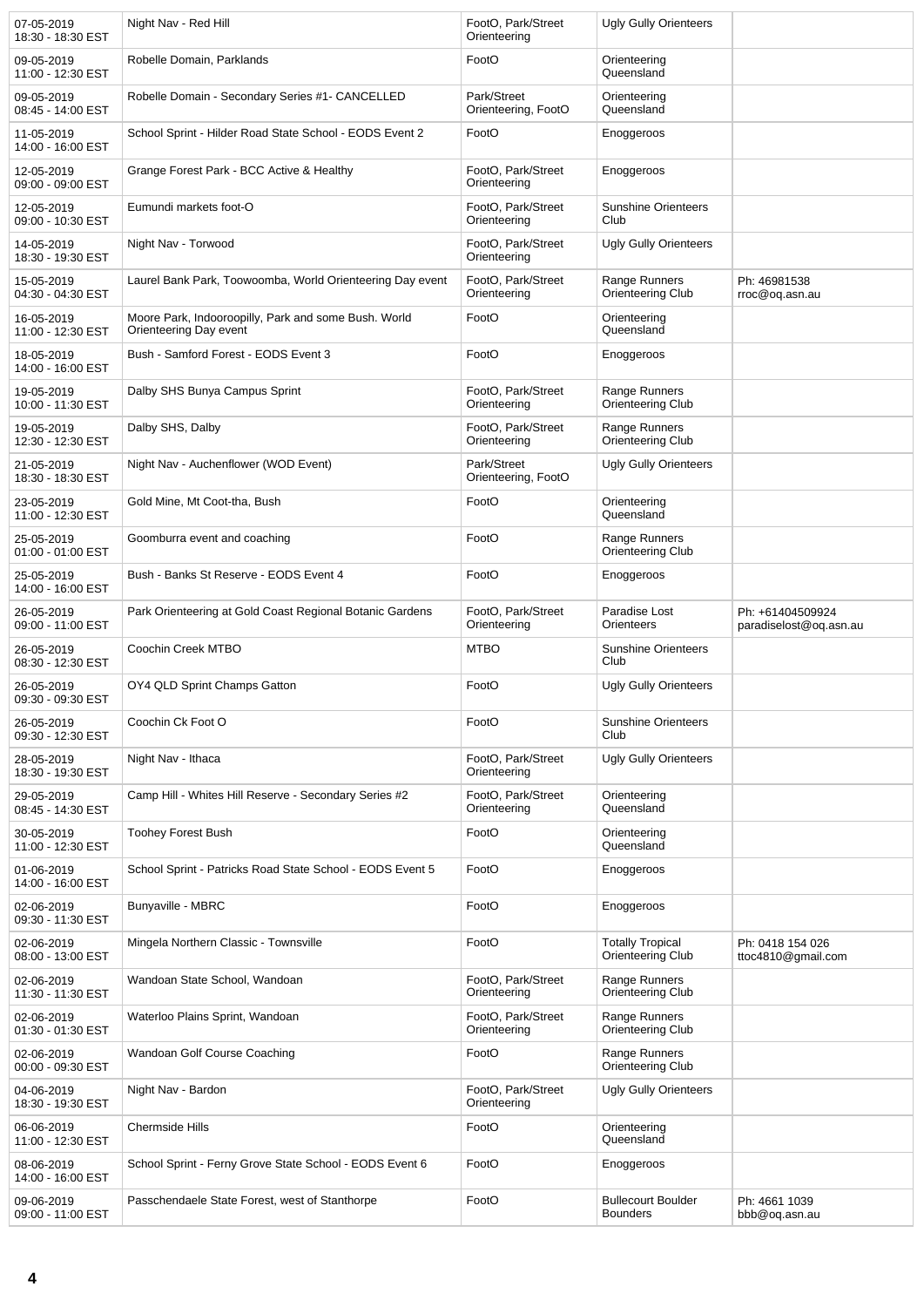| 11-06-2019<br>18:30 - 19:30 EST                          | Night Nav - Chapel Hill (Cicada Pk map)                             | FootO, Park/Street<br>Orienteering       | <b>Ugly Gully Orienteers</b>                 |                                               |
|----------------------------------------------------------|---------------------------------------------------------------------|------------------------------------------|----------------------------------------------|-----------------------------------------------|
| 12-06-2019<br>18:00 - 19:00 EST                          | Northshore Inaugral Urban Adventure - Townsville                    | Park/Street Orienteering                 | <b>Totally Tropical</b><br>Orienteering Club | Ph: 0418 154 026<br>ttoc4810@gmail.com        |
| 13-06-2019<br>11:00 - 12:30 EST                          | <b>Rocks Riverside Park</b>                                         | FootO                                    | Orienteering<br>Queensland                   |                                               |
| 14-06-2019<br>07:00 - 13:00 EST                          | Burbank - Stockyard Creek - Citipointe - School Event               | FootO                                    | Orienteering<br>Queensland                   |                                               |
| 15-06-2019<br>13:30 - 16:00 EST                          | OY5 - Middle Champs - Maidenwell                                    | FootO                                    | <b>Ugly Gully Orienteers</b>                 |                                               |
| 16-06-2019<br>09:00 - 09:00 EST                          | OY6 - Bush - Teelah                                                 | FootO                                    | Range Runners<br>Orienteering Club           |                                               |
| 18-06-2019<br>18:30 - 19:30 EST                          | Night Nav - Indooroopilly                                           | FootO, Park/Street<br>Orienteering       | <b>Ugly Gully Orienteers</b>                 |                                               |
| 20-06-2019<br>08:45 - 14:30 EST                          | Chermside - 7th Brigade Park - Secondary Series #3                  | FootO, Park/Street<br>Orienteering       | Orienteering<br>Queensland                   |                                               |
| 20-06-2019<br>11:00 - 12:30 EST                          | 7th Brigade Park, Chermside                                         | FootO                                    | Orienteering<br>Queensland                   |                                               |
| 22-06-2019<br>14:00 - 16:00 EST                          | Ultrasprint - Cassimaty Park, Ferny Grove - EODS Event 7            | FootO, Park/Street<br>Orienteering       | Enoggeroos                                   |                                               |
| 22-06-2019<br>09:00 - 09:00 EST                          | Coaching, Drillham                                                  | FootO                                    | Range Runners<br>Orienteering Club           |                                               |
| 23-06-2019<br>09:00 - 10:30 EST                          | Sheepstation Creek, Wivenhoe Dam, Bush                              | FootO                                    | <b>Ugly Gully Orienteers</b>                 | Ph: 0423046001<br>jmitchell50@optusnet.com.au |
| 23-06-2019<br>08:00 - 11:00 EST                          | Nortthshore Cros-Country                                            | FootO                                    | <b>Totally Tropical</b><br>Orienteering Club | Ph: 0418 154 026<br>ttoc4810@gmail.com        |
| 24-06-2019<br>19:00 - 19:00 EST                          | Workshop - Organising MapRun Events                                 | MTBO, Park/Street<br>Orienteering, FootO | Orienteering<br>Queensland                   |                                               |
| 25-06-2019<br>18:30 - 19:30 EST                          | Night Nav - St Lucia                                                | FootO, Park/Street<br>Orienteering       | <b>Ugly Gully Orienteers</b>                 |                                               |
| 27-06-2019<br>11:00 - 12:30 EST                          | Rainbow Forest Park, Fig Tree Pocket                                | FootO                                    | Orienteering<br>Queensland                   |                                               |
| 29-06-2019<br>14:00 - 16:00 EST                          | ParkO - Everton Hills - EODS - Event 8                              | FootO, Park/Street<br>Orienteering       | Enoggeroos                                   |                                               |
| 30-06-2019<br>09:00 - 09:00 EST                          | OY7 - Bush - Woodlands                                              | FootO                                    | Range Runners<br>Orienteering Club           |                                               |
| 30-06-2019<br>08:30 - 12:00 EST                          | Ningi MTBO                                                          | <b>MTBO</b>                              | Multi Terrain Bike<br>Orienteers             | Ph: 0418871193<br>info@mtbo.com.au            |
| 04-07-2019<br>11:00 - 12:30 EST                          | Sherwood Arboretum, Sherwood GOLD 'n' kids BCC<br>Sponsored         | FootO                                    | Orienteering<br>Queensland                   |                                               |
| 06-07-2019<br>14:00 - 16:00 EST                          | Bush - Upper Kedron - EODS Event 9 Finale                           | FootO                                    | Enoggeroos                                   |                                               |
| 07-07-2019<br>09:00 - 09:00 EST                          | Level 1 Coaching Course                                             | FootO                                    | Orienteering<br>Queensland                   |                                               |
| 07-07-2019<br>09:00 - 12:00 EST                          | Caloundra Parks Foot-O                                              | FootO                                    | <b>Sunshine Orienteers</b><br>Club           |                                               |
| 11-07-2019<br>00:00 EST -<br>Sunday 14 July<br>00:00 EST | <b>QLD Junior Camp</b>                                              | FootO                                    | Orienteering<br>Queensland                   |                                               |
| 11-07-2019<br>11:00 - 12:30 EST                          | Meadowlands Park, Carindale                                         | FootO                                    | Orienteering<br>Queensland                   |                                               |
| 12-07-2019<br>08:30 - 08:30 EST                          | Junior Camp - Day Visitors                                          | FootO                                    | Orienteering<br>Queensland                   |                                               |
| 14-07-2019<br>09:00 - 11:00 EST                          | Amiens, west of Stanthorpe                                          | FootO                                    | <b>Bullecourt Boulder</b><br><b>Bounders</b> | Ph: 4683 6374<br>batmaps.liz@gmail.com        |
| 14-07-2019<br>09:00 - 11:00 EST                          | Bush Trail Orienteering at Hinterland Regional Park, Gold<br>Coast  | FootO                                    | Paradise Lost<br>Orienteers                  | Ph: +61404509924<br>paradiselost@oq.asn.au    |
| 14-07-2019<br>08:00 - 11:00 EST                          | Wulguru Street-Park-Bush - Townsville                               | FootO                                    | <b>Totally Tropical</b><br>Orienteering Club | Ph: 0418 154 026<br>ttoc4810@gmail.com        |
| 15-07-2019<br>19:00 - 21:00 EST                          | Springfield Central - Robelle Domain Scout Leaders<br>Experience #1 | Park/Street Orienteering                 | Orienteering<br>Queensland                   |                                               |
| 16-07-2019<br>18:30 - 18:30 EST                          | Night Nav - Ashgrove East                                           | Park/Street<br>Orienteering, FootO       | <b>Ugly Gully Orienteers</b>                 |                                               |
| 18-07-2019<br>11:00 - 12:30 EST                          | Seven Hills, Bush                                                   | FootO                                    | Orienteering<br>Queensland                   |                                               |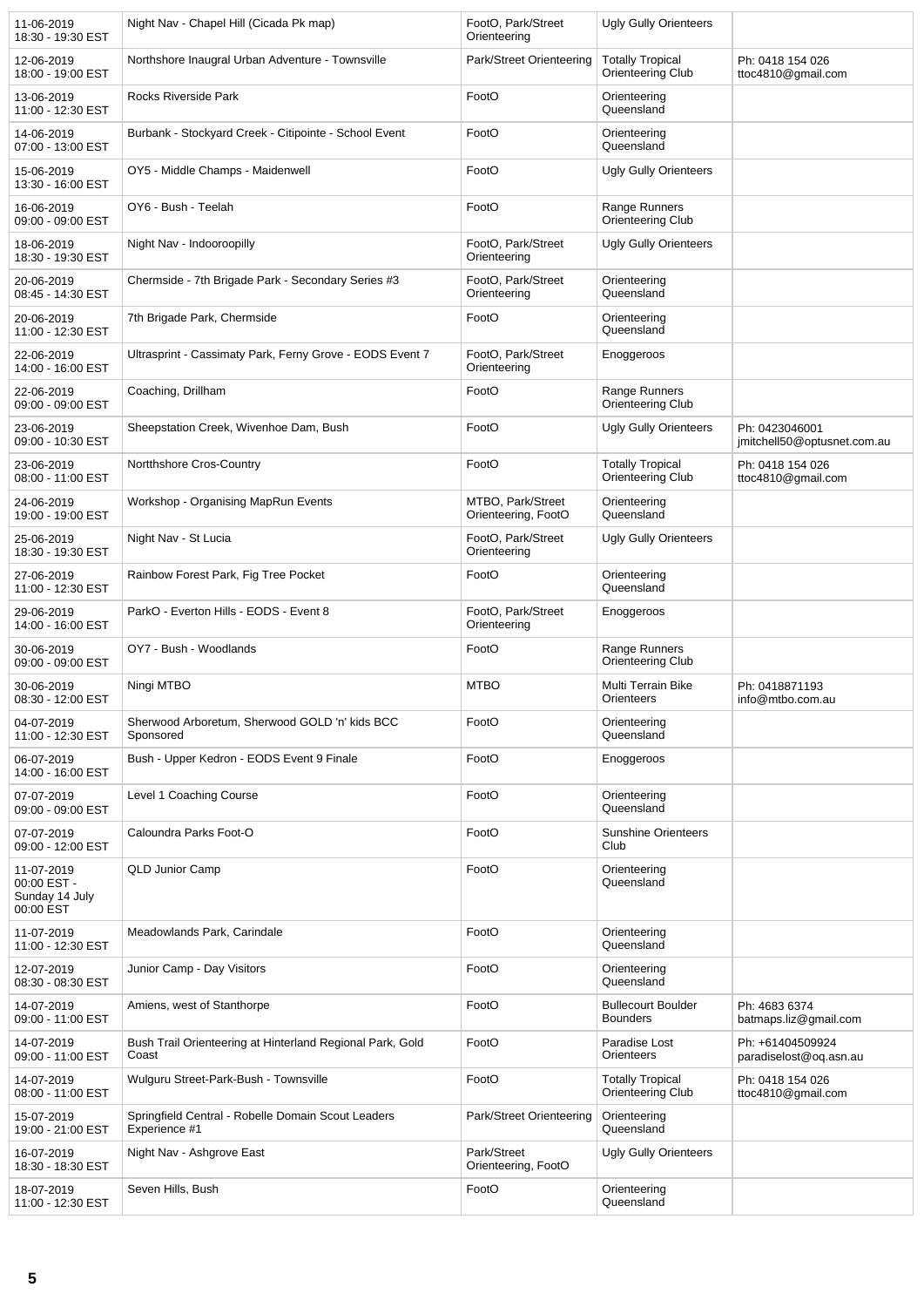| 21-07-2019<br>10:30 - 10:30 EST                               | Perseverance Dam coaching                                            | FootO                              | Range Runners<br>Orienteering Club           |                                            |
|---------------------------------------------------------------|----------------------------------------------------------------------|------------------------------------|----------------------------------------------|--------------------------------------------|
| 21-07-2019<br>14:00 - 16:00 EST                               | Chermside - 7th Brigade Park - Coot-tha MTB Club Bike O<br>Afternoon | MTBO, Park/Street<br>Orienteering  | Orienteering<br>Queensland                   |                                            |
| 21-07-2019<br>09:00 - 12:00 EST                               | Fiona Calabro Memorial event - Stockyard Creek, Burbank              | FootO                              | <b>Toohey Forest</b><br>Orienteers           |                                            |
| 23-07-2019<br>18:30 - 19:30 EST                               | Night Nav - Chelmer                                                  | FootO, Park/Street<br>Orienteering | <b>Ugly Gully Orienteers</b>                 |                                            |
| 24-07-2019<br>19:00 - 21:00 EST                               | Springfield Central - Robelle Domain Scout Leaders<br>Experience #2  | Park/Street Orienteering           | Orienteering<br>Queensland                   |                                            |
| 25-07-2019<br>11:00 - 12:30 EST                               | Boronia Heights, Park & Street                                       | FootO, Park/Street<br>Orienteering | Orienteering<br>Queensland                   |                                            |
| 27-07-2019<br>11:00 - 12:45 EST                               | QLD Schools Champs Sprint - Redbank Plains SHS                       | FootO                              | Orienteering<br>Queensland                   |                                            |
| 27-07-2019<br>11:45 - 12:45 EST                               | Public Sprint - Redbank Plains SHS                                   | FootO                              | Orienteering<br>Queensland                   |                                            |
| 27-07-2019<br>15:00 - 16:30 EST                               | Qld Schools Orienteering Champs Hagaby - RESULTS ONLY                | FootO                              | Orienteering<br>Queensland                   |                                            |
| 27-07-2019<br>15:00 - 16:30 EST                               | Qld Schools Orienteering Champs Hagaby - Kholo Rd                    | FootO                              | Orienteering<br>Queensland                   |                                            |
| 28-07-2019<br>09:45 - 13:00 EST                               | Qld Schools Orienteering Champs Individual Long - Kholo Rd           | FootO                              | Orienteering<br>Queensland                   |                                            |
| 28-07-2019<br>08:00 - 12:00 EST                               | Beerburrum West SF MTBO SS 5                                         | <b>MTBO</b>                        | <b>Sunshine Orienteers</b><br>Club           |                                            |
| 28-07-2019<br>11:00 - 13:00 EST                               | Public bush event - Kholo                                            | FootO                              | Orienteering<br>Queensland                   |                                            |
| 30-07-2019<br>18:30 - 19:30 EST                               | Night Nav - Torwood                                                  | FootO, Park/Street<br>Orienteering | <b>Ugly Gully Orienteers</b>                 |                                            |
| 01-08-2019<br>11:00 - 11:30 EST                               | Faulkner Park, Graceville                                            | FootO                              | Orienteering<br>Queensland                   |                                            |
| 04-08-2019<br>09:00 - 12:00 EST                               | OY8 - Bush - Tingalpa Creek                                          | FootO                              | <b>Toohey Forest</b><br>Orienteers           |                                            |
| 06-08-2019<br>18:30 - 19:30 EST                               | Night Nav - Yeronga                                                  | FootO, Park/Street<br>Orienteering | <b>Ugly Gully Orienteers</b>                 |                                            |
| 07-08-2019<br>18:00 EST -<br>Wednesday 28<br>August 19:00 EST | Tonwnsville Urban Adventure Night Series - 4 Rounds                  | Park/Street Orienteering           | <b>Totally Tropical</b><br>Orienteering Club | Ph: 0418 154 026<br>ttoc4810@gmail.com     |
| 08-08-2019<br>11:00 - 11:30 EST                               | Samford Forest, Ferny Hills, Bush Event                              | FootO                              | Orienteering<br>Queensland                   |                                            |
| 09-08-2019<br>13:00 - 13:00 EST                               | NWDS - Interschool Event 1 - George Willmore Park Ferny Hills        | FootO, Park/Street<br>Orienteering | Enoggeroos                                   |                                            |
| 11-08-2019<br>09:00 - 10:30 EST                               | Farrars Paddock (Maroon Dam, near Boonah) - bush                     | FootO                              | <b>Ugly Gully Orienteers</b>                 |                                            |
| 11-08-2019<br>09:00 - 11:00 EST                               | Charlies Paddock via Dalveen                                         | FootO                              | <b>Bullecourt Boulder</b><br><b>Bounders</b> | Ph: 4661 1039<br>bbb@oq.asn.au             |
| 13-08-2019<br>18:30 - 19:30 EST                               | Night Nav - Red Hill (+social event)                                 | FootO, Park/Street<br>Orienteering | <b>Ugly Gully Orienteers</b>                 |                                            |
| 15-08-2019<br>11:00 - 11:30 EST                               | Daisy Hill, Bush Event                                               | FootO                              | Orienteering<br>Queensland                   |                                            |
| 16-08-2019<br>13:00 - 13:00 EST                               | NWDS - Interschool Event 2 - Cassimaty Park, Ferny Grove             | FootO, Park/Street<br>Orienteering | Enoggeroos                                   |                                            |
| 18-08-2019<br>09:00 - 11:00 EST                               | Park Orienteering at Pizzey Park, Miami, Gold Coast                  | FootO, Park/Street<br>Orienteering | Paradise Lost<br>Orienteers                  | Ph: +61404509924<br>paradiselost@oq.asn.au |
| 18-08-2019<br>09:00 - 11:00 EST                               | Bush/Park - Baden Powell Park Samford - MBRC                         | FootO                              | Enoggeroos                                   | Ph: 0410428003                             |
| 18-08-2019<br>10:30 - 10:30 EST                               | Harristown SS 50 Yrs of O                                            | FootO                              | Range Runners<br>Orienteering Club           |                                            |
| 18-08-2019<br>08:30 - 12:00 EST                               | Park Orienteering at NDSC Tewantin                                   | FootO, Park/Street<br>Orienteering | <b>Sunshine Orienteers</b><br>Club           |                                            |
| 20-08-2019<br>18:30 - 19:30 EST                               | Night Nav - West End                                                 | FootO, Park/Street<br>Orienteering | <b>Ugly Gully Orienteers</b>                 |                                            |
| 22-08-2019<br>11:00 - 11:30 EST                               | Sumners Road, Riverhills. Bush & Park                                | FootO                              | Orienteering<br>Queensland                   |                                            |
| 23-08-2019<br>13:00 - 13:00 EST                               | NWDS - Interschool Event 3 - Sylvia Gibbs Park                       | FootO, Park/Street<br>Orienteering | Enoggeroos                                   |                                            |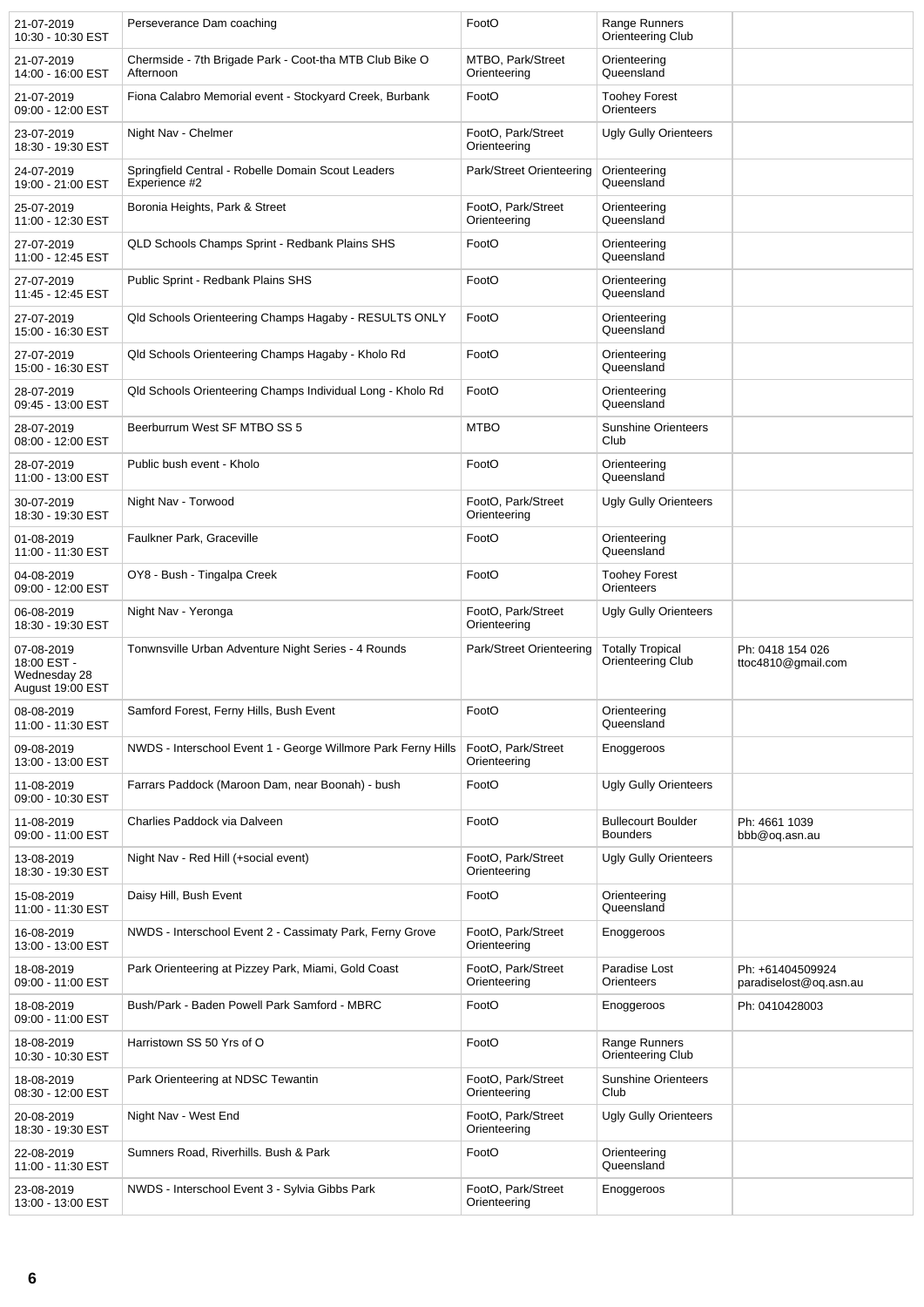| 25-08-2019<br>09:00 - 12:00 EST                                         | OY9 - Bush - Camel Farm (Balara Homestead)                                         | FootO                                    | <b>Ugly Gully Orienteers</b>                 |                                               |
|-------------------------------------------------------------------------|------------------------------------------------------------------------------------|------------------------------------------|----------------------------------------------|-----------------------------------------------|
| 27-08-2019<br>18:30 - 19:30 EST                                         | Night Nav - Kenmore (Misty Morn)                                                   | FootO, Park/Street<br>Orienteering       | <b>Ugly Gully Orienteers</b>                 |                                               |
| 29-08-2019<br>11:00 - 11:30 EST                                         | <b>Kuraby Parks</b>                                                                | FootO                                    | Orienteering<br>Queensland                   |                                               |
| 30-08-2019<br>13:00 - 13:00 EST                                         | NWDS - Interschool Event 4 - Wittonga Park                                         | FootO, Park/Street<br>Orienteering       | Enoggeroos                                   |                                               |
| 31-08-2019<br>08:30 EST -<br>Sunday 01<br>September 21:00<br><b>EST</b> | <b>QLD MTBO Champs</b>                                                             | <b>MTBO</b>                              | Multi Terrain Bike<br>Orienteers             | Ph: 0418871193<br>info@mtbo.com.au            |
| 01-09-2019<br>01:30 - 01:30 EST                                         | Inter-School Sprint Challenge, Pittsworth SHS                                      | FootO                                    | Range Runners<br>Orienteering Club           |                                               |
| 01-09-2019<br>09:00 - 12:30 EST                                         | Rob Simson Memorial - Toohey Forest, Nathan                                        | FootO                                    | Orienteering<br>Queensland                   |                                               |
| 03-09-2019<br>18:30 - 19:30 EST                                         | Night Nav - Bardon                                                                 | FootO, Park/Street<br>Orienteering       | <b>Ugly Gully Orienteers</b>                 |                                               |
| 05-09-2019<br>11:00 - 11:30 EST                                         | Banks Street Reserve, Alderley, Bush                                               | FootO                                    | Orienteering<br>Queensland                   |                                               |
| 06-09-2019<br>13:00 - 13:00 EST                                         | NWDS - Interschool Event 5 - George Willmore Park                                  | FootO, Park/Street<br>Orienteering       | Enoggeroos                                   |                                               |
| 07-09-2019<br>13:30 - 13:30 EST                                         | OY10&11 QLD Long Champs - Reedy Creek Kingaroy                                     | FootO                                    | Enoggeroos                                   | Ph: 0410428003<br>treasurer@oq.asn.au         |
| 07-09-2019<br>09:00 - 12:00 EST                                         | Strathpine - Pine Rivers Park Maprun Ride / Run                                    | FootO, MTBO,<br>Park/Street Orienteering | Multi Terrain Bike<br>Orienteers             |                                               |
| 08-09-2019<br>15:00 - 18:00 EST                                         | Jezzine Sprint-O (Townsville)                                                      | Park/Street Orienteering                 | <b>Totally Tropical</b><br>Orienteering Club | Ph: 0418 154 026<br>ttoc4810@gmail.com        |
| 10-09-2019<br>18:30 - 19:30 EST                                         | Night Nav - Ashgrove                                                               | FootO, Park/Street<br>Orienteering       | <b>Ugly Gully Orienteers</b>                 |                                               |
| 11-09-2019<br>09:00 - 14:00 EST                                         | Springfield - Robelle Domain for Raceview State School -<br><b>Closed Event</b>    | FootO                                    | Orienteering<br>Queensland                   |                                               |
| 12-09-2019<br>11:00 - 12:30 EST                                         | Cicada Park, Mainly Bush, Chapel Hill                                              | FootO                                    | Orienteering<br>Queensland                   |                                               |
| 12-09-2019<br>08:00 - 14:00 EST                                         | Burbank at Leacroft Road Park - ACU - Closed Event                                 | FootO                                    | Orienteering<br>Queensland                   |                                               |
| 13-09-2019<br>13:00 - 13:00 EST                                         | NWDS - Interschool Event 6 - Teralba Park                                          | FootO, Park/Street<br>Orienteering       | Enoggeroos                                   |                                               |
| 15-09-2019<br>08:00 - 10:00 EST                                         | Bluestone North (near Mt Crosby) - bush                                            | FootO                                    | <b>Ugly Gully Orienteers</b>                 | Ph: 0423046001<br>jmitchell50@optusnet.com.au |
| 17-09-2019<br>18:30 - 19:30 EST                                         | Night Nav - Auchenflower                                                           | FootO, Park/Street<br>Orienteering       | <b>Ugly Gully Orienteers</b>                 |                                               |
| 18-09-2019<br>09:00 - 12:00 EST                                         | Seventeen Mile Rocks - Rocks Riverside Res. - Centenary<br><b>SHS Closed Event</b> | FootO, Park/Street<br>Orienteering       | Orienteering<br>Queensland                   |                                               |
| 19-09-2019<br>11:00 - 11:30 EST                                         | Pine Rivers Park, Strathpine                                                       | FootO                                    | Orienteering<br>Queensland                   |                                               |
| 21-09-2019<br>18:15 - 21:00 EST                                         | JCU Night-O                                                                        | FootO                                    | <b>Totally Tropical</b><br>Orienteering Club | Ph: 0418 154 026<br>ttoc4810@gmail.com        |
| 22-09-2019<br>09:00 - 12:00 EST                                         | Beerburrum South - Foot orienteering                                               | FootO                                    | <b>Sunshine Orienteers</b><br>Club           |                                               |
| 22-09-2019<br>09:00 - 09:00 EST                                         | Rosenthal Creek, Dalveen                                                           | FootO                                    | <b>Bullecourt Boulder</b><br><b>Bounders</b> |                                               |
| 26-09-2019<br>11:00 - 11:30 EST                                         | White's Hill, Camp Hill Bush                                                       | FootO                                    | Orienteering<br>Queensland                   |                                               |
| 27-09-2019<br>12:00 - 12:00 EST                                         | Oceania - Wagga Wagga MapRun                                                       | FootO, Park/Street<br>Orienteering       | Orienteering ACT                             |                                               |
| 29-09-2019<br>09:00 - 11:00 EST                                         | CANCELLED - Elanora - CANCELLED                                                    | FootO, Park/Street<br>Orienteering       | Paradise Lost<br>Orienteers                  | Ph: +61404509924<br>paradiselost@oq.asn.au    |
| 29-09-2019<br>08:30 - 12:00 EST                                         | Wild Horse Mountain MTBO SS 9                                                      | <b>MTBO</b>                              | <b>Sunshine Orienteers</b><br>Club           |                                               |
| 30-09-2019<br>09:00 - 09:00 EST                                         | Thargomindah Holiday Program                                                       | FootO                                    | Range Runners<br>Orienteering Club           |                                               |
| 01-10-2019<br>09:00 - 09:00 EST                                         | Thargomindah Holiday Program                                                       | FootO                                    | Range Runners<br>Orienteering Club           |                                               |
| 02-10-2019<br>00:00 - 00:00 EST                                         | Thargomindah Holiday Program                                                       | FootO                                    | Range Runners<br>Orienteering Club           |                                               |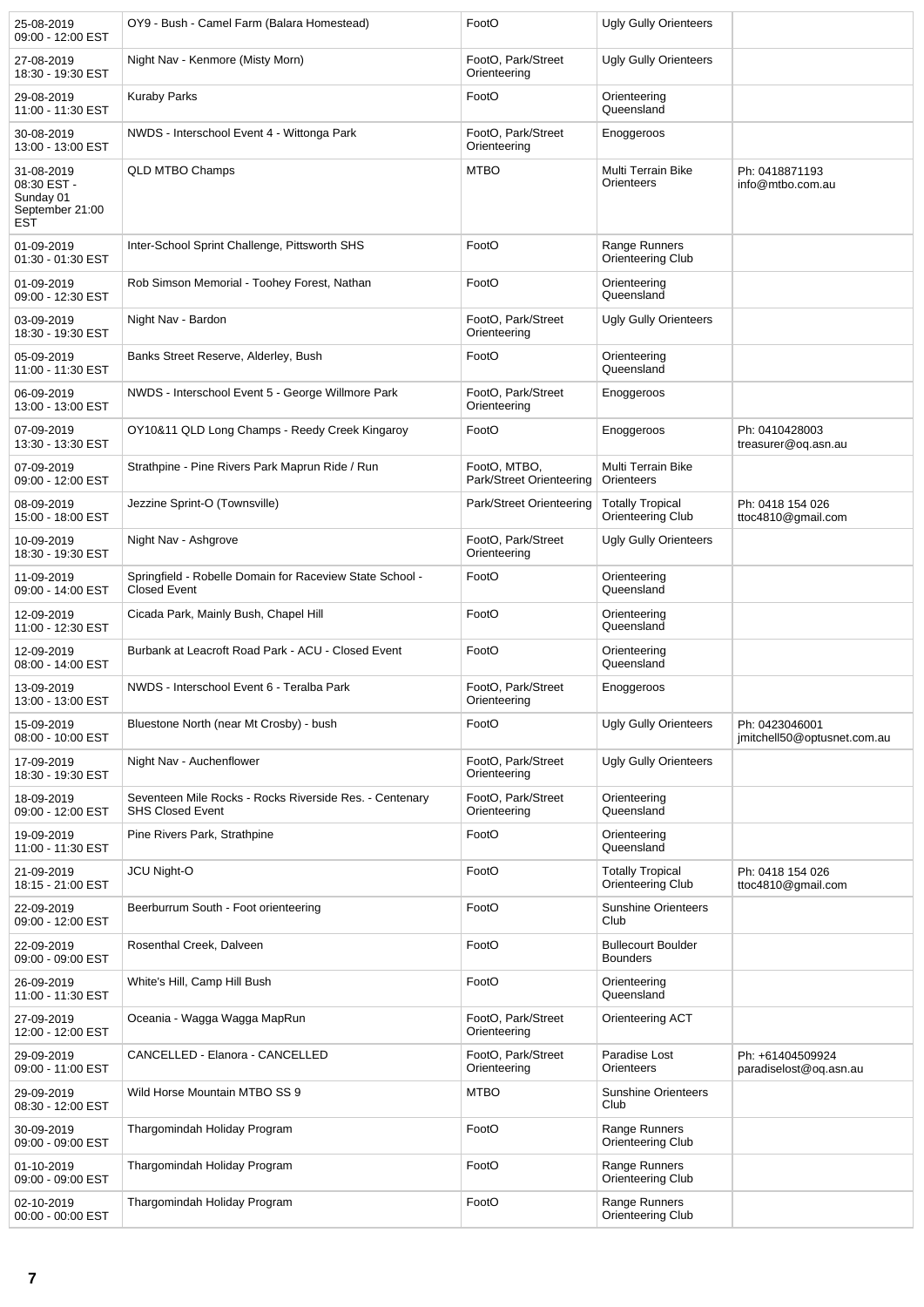| 03-10-2019<br>11:00 - 11:30 EST | Downey Park, Windsor, Park                                        | FootO                                    | Orienteering<br>Queensland                   |  |
|---------------------------------|-------------------------------------------------------------------|------------------------------------------|----------------------------------------------|--|
| 04-10-2019<br>09:30 - 16:00 EST | ISOM17 Mapping workshop - Yackandandah                            | FootO                                    | Orienteering WA                              |  |
| 04-10-2019<br>09:00 - 09:00 EST | Oceania - Beechworth MapRun                                       | FootO, Park/Street<br>Orienteering       | Orienteering ACT                             |  |
| 04-10-2019<br>16:00 - 18:00 EST | Oceania - MapRun Meetup                                           | FootO                                    | Orienteering<br>Queensland                   |  |
| 08-10-2019<br>18:30 - 19:30 EST | Night Nav - Rosalie - BCC Active & Healthy                        | FootO, Park/Street<br>Orienteering       | <b>Ugly Gully Orienteers</b>                 |  |
| 09-10-2019<br>10:35 - 11:45 EST | Windaroo - Windaroo Valley SHS - Closed Event                     | Park/Street Orienteering                 | Orienteering<br>Queensland                   |  |
| 09-10-2019<br>18:30 - 20:30 EST | Springfield - Robelle Domain - Camira Scouts - Closed Event       | Park/Street Orienteering                 | Orienteering<br>Queensland                   |  |
| 10-10-2019<br>11:00 - 11:30 EST | Mt Crosby, Bush (Mid Week Champs) with food and drink<br>provided | FootO                                    | Orienteering<br>Queensland                   |  |
| 11-10-2019<br>13:00 - 13:00 EST | NWDS - Interschool Event 7 - Sylvia Gibbs Park                    | FootO, Park/Street<br>Orienteering       | Enoggeroos                                   |  |
| 12-10-2019<br>16:00 - 16:00 EST | Enoggeroos Club BBQ                                               | FootO                                    | Enoggeroos                                   |  |
| 13-10-2019<br>08:00 - 10:00 EST | Bluestone North (near Mt Crosby) - bush                           | FootO                                    | <b>Ugly Gully Orienteers</b>                 |  |
| 13-10-2019<br>04:00 - 04:00 EST | Koojarewon, Highfields north of Toowoomba                         | FootO                                    | Range Runners<br>Orienteering Club           |  |
| 15-10-2019<br>18:30 - 19:30 EST | Night Nav - Tarragindi                                            | Park/Street<br>Orienteering, FootO       | <b>Toohey Forest</b><br>Orienteers           |  |
| 17-10-2019<br>11:00 - 11:30 EST | Grinstead Park, Alderley, Park                                    | FootO                                    | Orienteering<br>Queensland                   |  |
| 18-10-2019<br>13:00 - 13:00 EST | NWDS - Interschool Event 8 - Cassimaty Park                       | FootO                                    | Enoggeroos                                   |  |
| 19-10-2019<br>09:00 - 16:00 EST | Mt Crosby - Allawah Scout Camp - Scout Level 0 Coach Day          | FootO, Park/Street<br>Orienteering       | Orienteering<br>Queensland                   |  |
| 20-10-2019<br>09:00 - 11:00 EST | ParkO - Lake Eden North Lakes - MBRC                              | FootO, Park/Street<br>Orienteering       | Enoggeroos                                   |  |
| 20-10-2019<br>10:00 - 12:00 EST | Allora Sprint and Park Run                                        | Park/Street Orienteering                 | <b>Bullecourt Boulder</b><br><b>Bounders</b> |  |
| 22-10-2019<br>18:30 - 19:30 EST | Night Nav - Fig Tree Pocket - BCC Active & Healthy                | FootO, Park/Street<br>Orienteering       | <b>Ugly Gully Orienteers</b>                 |  |
| 24-10-2019<br>11:00 - 11:30 EST | Beryl Roberts Park, Coopers Plains, Park                          | FootO                                    | Orienteering<br>Queensland                   |  |
| 25-10-2019<br>13:00 - 13:00 EST | NWDS - Interschool Event 9 - Teralba Park                         | FootO, Park/Street<br>Orienteering       | Enoggeroos                                   |  |
| 26-10-2019<br>09:00 - 12:00 EST | Strathpine - Pine Rivers Park Maprun Ride / Run                   | FootO, MTBO,<br>Park/Street Orienteering | Orienteering<br>Queensland                   |  |
| 27-10-2019<br>04:00 - 04:00 EST | Toowoomba Anglican School, club breakup                           | FootO                                    | Range Runners<br>Orienteering Club           |  |
| 27-10-2019<br>09:00 - 12:00 EST | Kirbys Road Reserve                                               | FootO                                    | <b>Sunshine Orienteers</b><br>Club           |  |
| 29-10-2019<br>18:30 - 19:30 EST | Night Nav - New Farm                                              | FootO, Park/Street<br>Orienteering       | Ugly Gully Orienteers                        |  |
| 31-10-2019<br>09:00 - 11:00 EST | Special event for Distance Education students at Pizzey Park      | FootO, Park/Street<br>Orienteering       | Paradise Lost<br>Orienteers                  |  |
| 31-10-2019<br>11:00 - 11:30 EST | Bunyaville West, Bunya, Bush                                      | FootO                                    | Orienteering<br>Queensland                   |  |
| 01-11-2019<br>13:00 - 13:00 EST | NWDS - Interschool Event 10 - Wittonga Park                       | FootO, Park/Street<br>Orienteering       | Enoggeroos                                   |  |
| 05-11-2019<br>17:00 - 17:00 EST | Night Nav - Wilston BCC                                           | FootO, Park/Street<br>Orienteering       | Enoggeroos                                   |  |
| 05-11-2019<br>18:00 - 18:00 EST | Night Nav - Middle Ridge, Toowoomba                               | FootO                                    | Range Runners<br>Orienteering Club           |  |
| 06-11-2019<br>18:00 - 18:00 EST | Night Nav - Brightwater                                           | Park/Street Orienteering                 | <b>Sunshine Orienteers</b><br>Club           |  |
| 07-11-2019<br>11:00 - 12:30 EST | Plunkett Hills, Cedar Creek, Bush                                 | FootO                                    | Orienteering<br>Queensland                   |  |
| 08-11-2019<br>13:00 - 13:00 EST | NWDS - Interschool Event 11 - Ferny Grove Parklands               | FootO, Park/Street<br>Orienteering       | Enoggeroos                                   |  |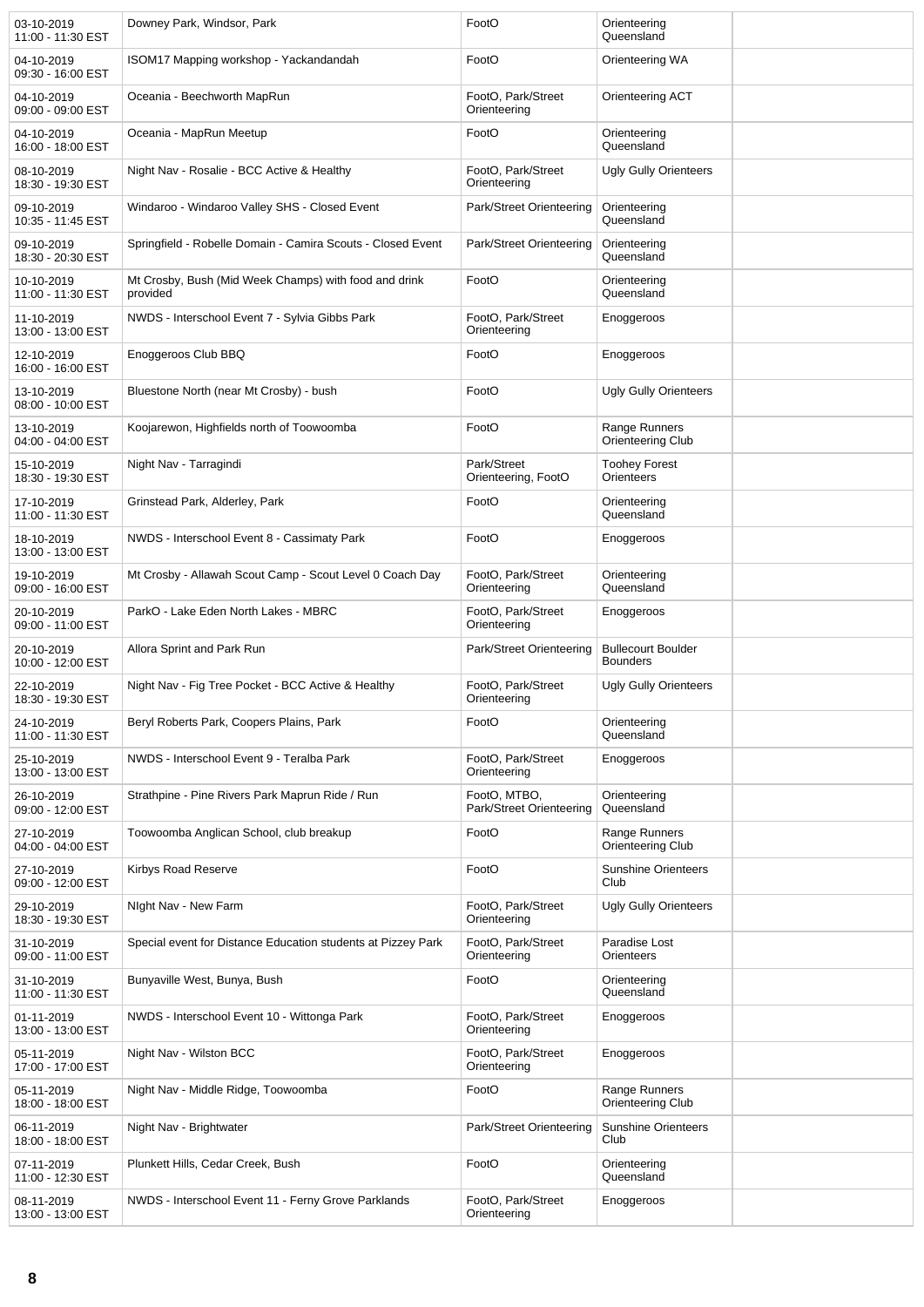| 09-11-2019<br>15:00 - 17:00 EST | Park-O #1 - BCC event, Ashgrove                                                | Park/Street Orienteering   Ugly Gully Orienteers |                                           | Ph: 0423046001<br>jmitchell50@optusnet.com.au |
|---------------------------------|--------------------------------------------------------------------------------|--------------------------------------------------|-------------------------------------------|-----------------------------------------------|
| 10-11-2019<br>00:00 - 00:00 EST | <b>Boondall MTBO</b>                                                           | <b>MTBO</b>                                      | Multi Terrain Bike<br>Orienteers          |                                               |
| 12-11-2019<br>00:00 - 00:00 EST | Night Nav - Ashgrove East                                                      | FootO, Park/Street<br>Orienteering               | Enoggeroos                                |                                               |
| 12-11-2019<br>18:00 - 18:00 EST | Night Nav - Harristown, Toowoomba                                              | FootO                                            | Range Runners<br>Orienteering Club        |                                               |
| 12-11-2019<br>18:30 - 18:30 EST | Night Nav - Tewantin                                                           | Park/Street Orienteering                         | <b>Sunshine Orienteers</b><br>Club        |                                               |
| 14-11-2019<br>11:00 - 11:30 EST | Chermside Hills, Chermside West. Bush                                          | FootO                                            | Orienteering<br>Queensland                |                                               |
| 16-11-2019<br>15:00 - 16:00 EST | Park-O #2 (MapRun) - Roma St Parklands                                         | Park/Street Orienteering                         | Ugly Gully Orienteers                     |                                               |
| 17-11-2019<br>09:00 - 11:00 EST | ParkO - Pine Rivers Park Strathpine - MBRC                                     | FootO, Park/Street<br>Orienteering               | Enoggeroos                                |                                               |
| 17-11-2019<br>09:00 - 10:00 EST | Sunshine Orienteers Xmas Breakup                                               | Park/Street Orienteering                         | <b>Sunshine Orienteers</b><br>Club        |                                               |
| 17-11-2019<br>00:00 - 00:00 EST | Event Organisers Workshop, Mackay                                              | FootO                                            | Range Runners<br><b>Orienteering Club</b> |                                               |
| 19-11-2019<br>00:00 - 00:00 EST | Night Nav - Ferny Hills                                                        | FootO, Park/Street<br>Orienteering               | Enoggeroos                                |                                               |
| 19-11-2019<br>18:00 - 18:00 EST | Night Nav - Wine Drive Park, Toowoomba                                         | FootO                                            | Range Runners<br>Orienteering Club        |                                               |
| 20-11-2019<br>18:30 - 18:30 EST | Night Nav - Point Cartwright                                                   | Park/Street Orienteering                         | <b>Sunshine Orienteers</b><br>Club        |                                               |
| 21-11-2019<br>10:00 - 10:00 EST | Stockyard Creek South, Priestdale, Bush                                        | FootO                                            | Orienteering<br>Queensland                |                                               |
| 23-11-2019<br>15:00 - 16:00 EST | Park-O #3 + MapRun, BCC event, Sherwood                                        | Park/Street Orienteering                         | <b>Ugly Gully Orienteers</b>              | Ph: 0423046001<br>jmitchell50@optusnet.com.au |
| 23-11-2019<br>09:00 - 15:00 EST | OQ Level 1 Controllers Course                                                  | FootO                                            | Orienteering<br>Queensland                |                                               |
| 24-11-2019<br>09:00 - 12:30 EST | <b>QLD Club Relays</b>                                                         | FootO                                            | Orienteering<br>Queensland                |                                               |
| 24-11-2019<br>09:00 - 09:00 EST | QLD Club Relays ENTER HERE                                                     | FootO                                            | Orienteering<br>Queensland                |                                               |
| 26-11-2019<br>00:00 - 00:00 EST | Night Nav - Keperra BCC                                                        | FootO, Park/Street<br>Orienteering               | Enoggeroos                                |                                               |
| 26-11-2019<br>18:00 - 18:00 EST | Night Nav - Motee Court Park, Highfields, Toowoomba                            | FootO                                            | Range Runners<br><b>Orienteering Club</b> |                                               |
| 26-11-2019<br>18:30 - 18:30 EST | Night Nav - Tewantin                                                           | FootO, Park/Street<br>Orienteering               | <b>Sunshine Orienteers</b><br>Club        |                                               |
| 28-11-2019<br>11:00 - 11:30 EST | Seven Hills Bush. Mid Week Break Up Event.                                     | FootO                                            | Orienteering<br>Queensland                |                                               |
| 30-11-2019<br>15:00 - 16:00 EST | Park-O #4 - BCC event, Indooroopilly                                           | FootO. Park/Street<br>Orienteering               | Ugly Gully Orienteers                     |                                               |
| 30-11-2019<br>18:30 - 21:00 EST | Qld Jukola Relay - Wivenhoe (bush) - Juniors & Cyclones                        | FootO                                            | Orienteering<br>Queensland                |                                               |
| 01-12-2019<br>11:00 - 11:00 EST | TFO AGM & Break Up                                                             | FootO                                            | <b>Toohey Forest</b><br>Orienteers        |                                               |
| 01-12-2019<br>08:00 - 10:00 EST | Lake Wivenhoe - bush - Public event                                            | FootO                                            | <b>Ugly Gully Orienteers</b>              |                                               |
| 02-12-2019<br>09:00 - 12:30 EST | Burbank - Leacroft Road Park - St Thomas More College -<br><b>Closed Event</b> | FootO, Park/Street<br>Orienteering               | Orienteering<br>Queensland                |                                               |
| 03-12-2019<br>00:00 - 00:00 EST | Night Nav - Mitchelton                                                         | FootO, Park/Street<br>Orienteering               | Enoggeroos                                |                                               |
| 04-12-2019<br>18:30 - 18:30 EST | Night Nav - Buderim Hills                                                      | Park/Street Orienteering                         | <b>Sunshine Orienteers</b><br>Club        |                                               |
| 07-12-2019<br>16:30 - 17:30 EST | Park-O #5 - BCC event, New Farm Park                                           | FootO, Park/Street<br>Orienteering               | <b>Ugly Gully Orienteers</b>              |                                               |
| 10-12-2019<br>00:00 - 00:00 EST | Night Nav - Teralba Park                                                       | FootO, Park/Street<br>Orienteering               | Enoggeroos                                |                                               |
| 10-12-2019<br>18:30 - 19:30 EST | Night Nav - Sunshine Beach                                                     | FootO, Park/Street<br>Orienteering               | <b>Sunshine Orienteers</b><br>Club        |                                               |
| 14-12-2019<br>15:00 - 17:00 EST | Park-O #6 City Botanic Gardens                                                 | FootO                                            | <b>Ugly Gully Orienteers</b>              |                                               |